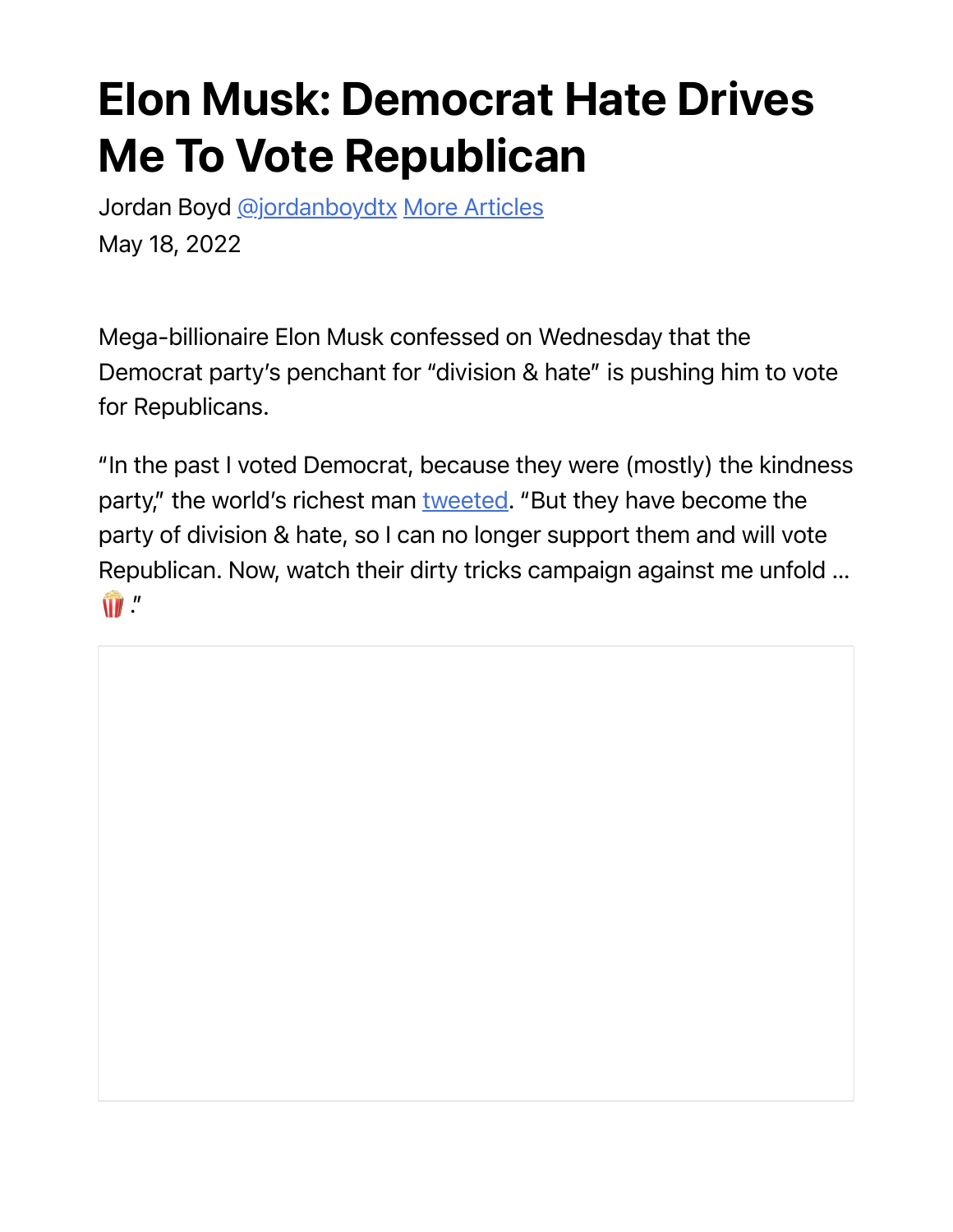"Political attacks on me will escalate dramatically in coming months," he noted hours before disclosing his new party affiliation.

Musk's admission comes just two days after he told the All-In podcast that despite "overwhelmingly" and "historically" voting for Democrats, which he said are "overly controlled by the unions and by the trial lawyers, particularly class-action lawyers," he will be voting red in the next election.

 "I might never have voted for a Republican, just to be clear," Musk said. "Now this election I will."

The Tesla CEO also took several jabs at President Joe Biden for failing to get anything done compared to the Trump administration.

"The real president is whoever controls the teleprompter," Musk said. "The path to power is the path to the teleprompter."

Musk is in the process of purchasing Twitter, "owning the libs," and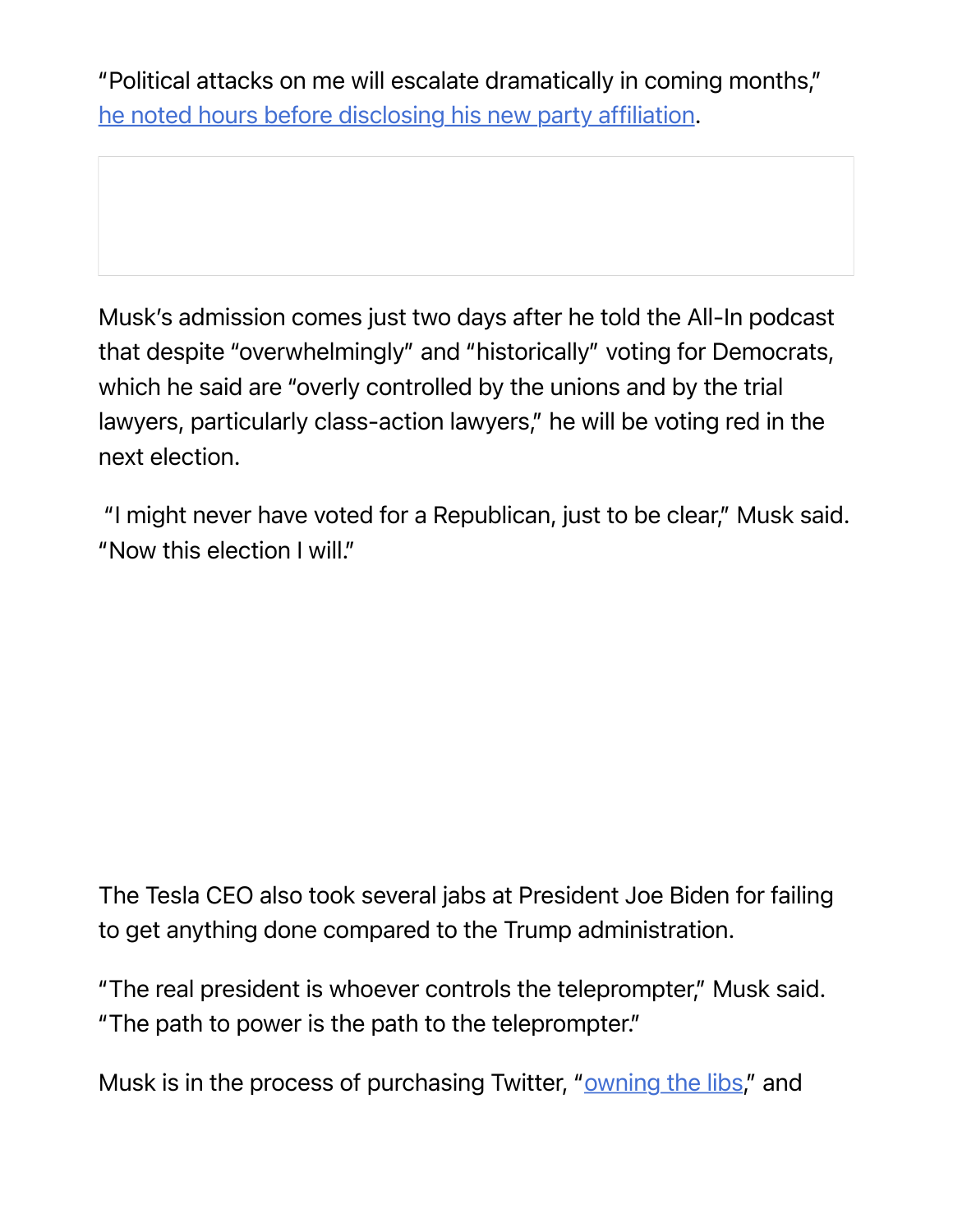correcting Big Tech's "very far-left bias" after making a \$44 billion offer.

The Tesla CEO revealed this week that he will not go through with the deal unless Twitter can "show proof of <5%" spam accounts.

"My offer was based on Twitter's SEC filings being accurate. Yesterday, Twitter's CEO publicly refused to show proof of <5% [spam accounts]. This deal cannot move forward until he does," Musk wrote on Tuesday morning.